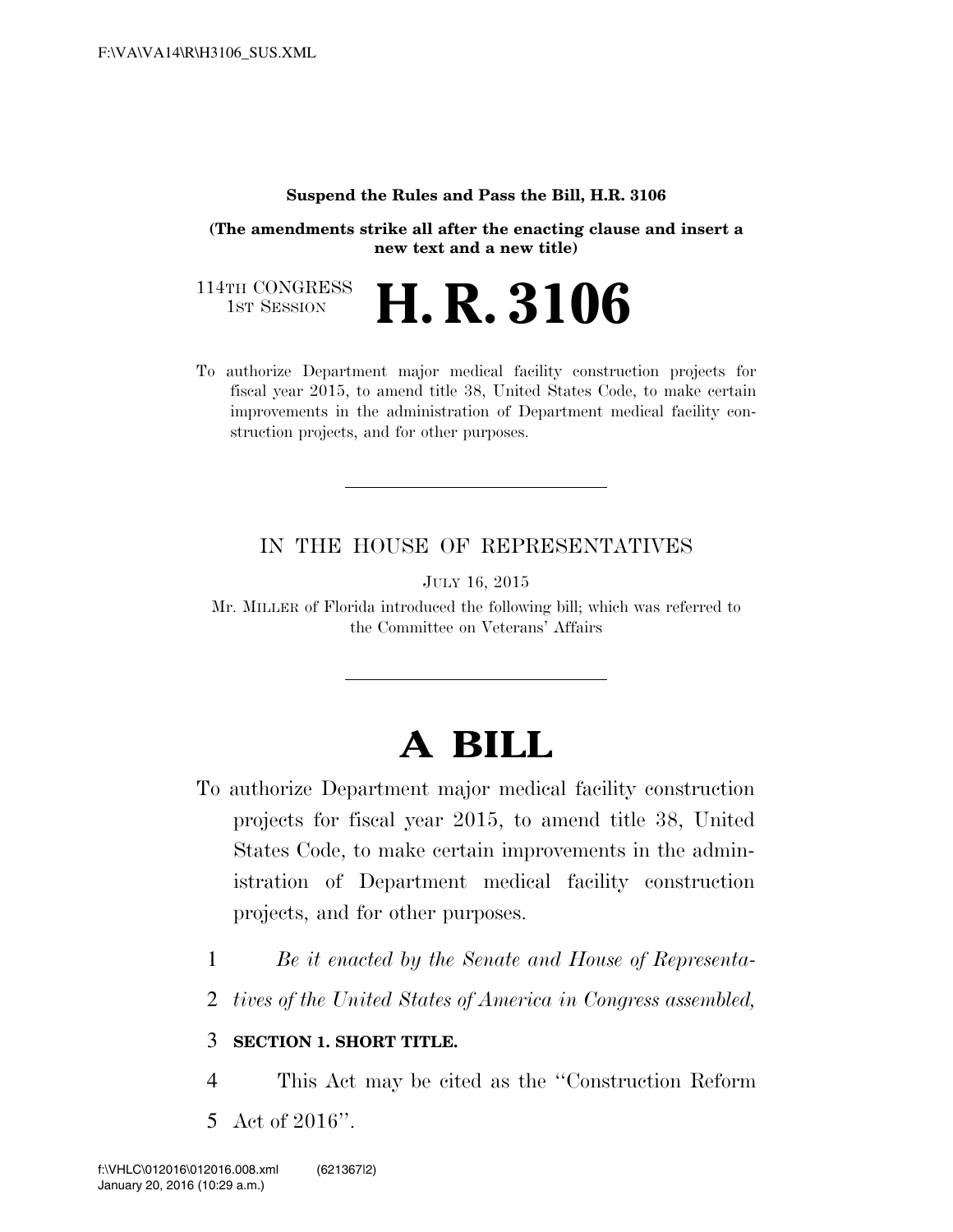$\mathfrak{D}$ 

### **SEC. 2. DEPARTMENT OF VETERANS AFFAIRS CONSTRUC-TION REFORMS.**

 (a) APPLICATION OF INDUSTRY STANDARDS; ASSIST- ANCE.—Section 8103 of title 38, United States Code, is amended by adding at the end the following new sub-sections:

 ''(f) To the maximum extent practicable, the Sec- retary shall use industry standards, standard designs, and best practices in carrying out the construction of medical facilities.

11  $\frac{u'(g)}{1}$  The Secretary shall provide to a non-Depart- ment Federal entity with which the Secretary has entered into an agreement under subsection (e)—

 $\langle A \rangle$  design, planning, and construction assist- ance before the entity issues a request for proposals 16 for the design or construction of the super construc-tion project covered by the agreement;

18 ''(B) any documents or information needed for the entity to carry out the responsibilities of the en- tity with respect to the super construction project; and

22  $\langle ^{\prime}(C) \rangle$  upon the request of the entity, any other assistance that the entity determines necessary to carry out such responsibilities.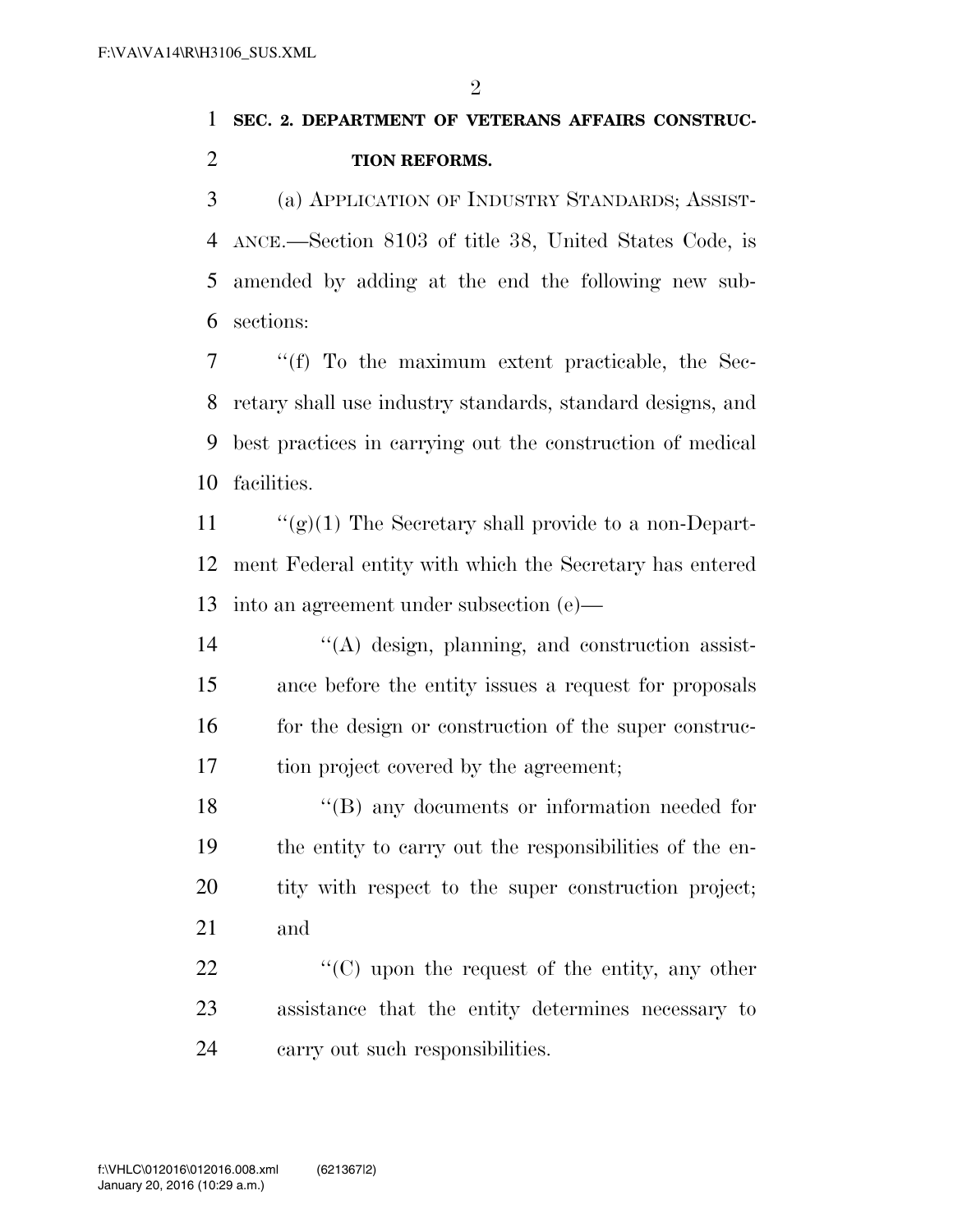''(2) Any assistance provided under paragraph (1) shall be provided to the non-Department Federal entity on a non-reimbursable basis.

 $\frac{4}{2}$  ''(h)(1) With respect to a proposed change to a con- tract entered into by a non-Department Federal entity with which the Secretary has entered into an agreement under subsection (e) that is estimated at a value of less than \$250,000, the non-Department Federal entity shall issue a final decision regarding such change not later than 30 days after the date on which the change is proposed.

11 ''(2) With respect to a proposed change to such a con- tract that is estimated at a value of \$250,000 or more— ''(A) the Secretary may provide to the entity

 the recommendations of the Secretary regarding such change;

 ''(B) during the 30-day period beginning on the date on which the entity furnishes to the Secretary information regarding such change, the Secretary may issue the final decision regarding such change; and

 $\langle ^{\prime}(C)$  if the Secretary does not issue a final deci- sion under subparagraph (B), during the 30-day pe- riod following the period described in such para- graph, the entity shall issue a final decision regard-ing such a change no later than 90 days from when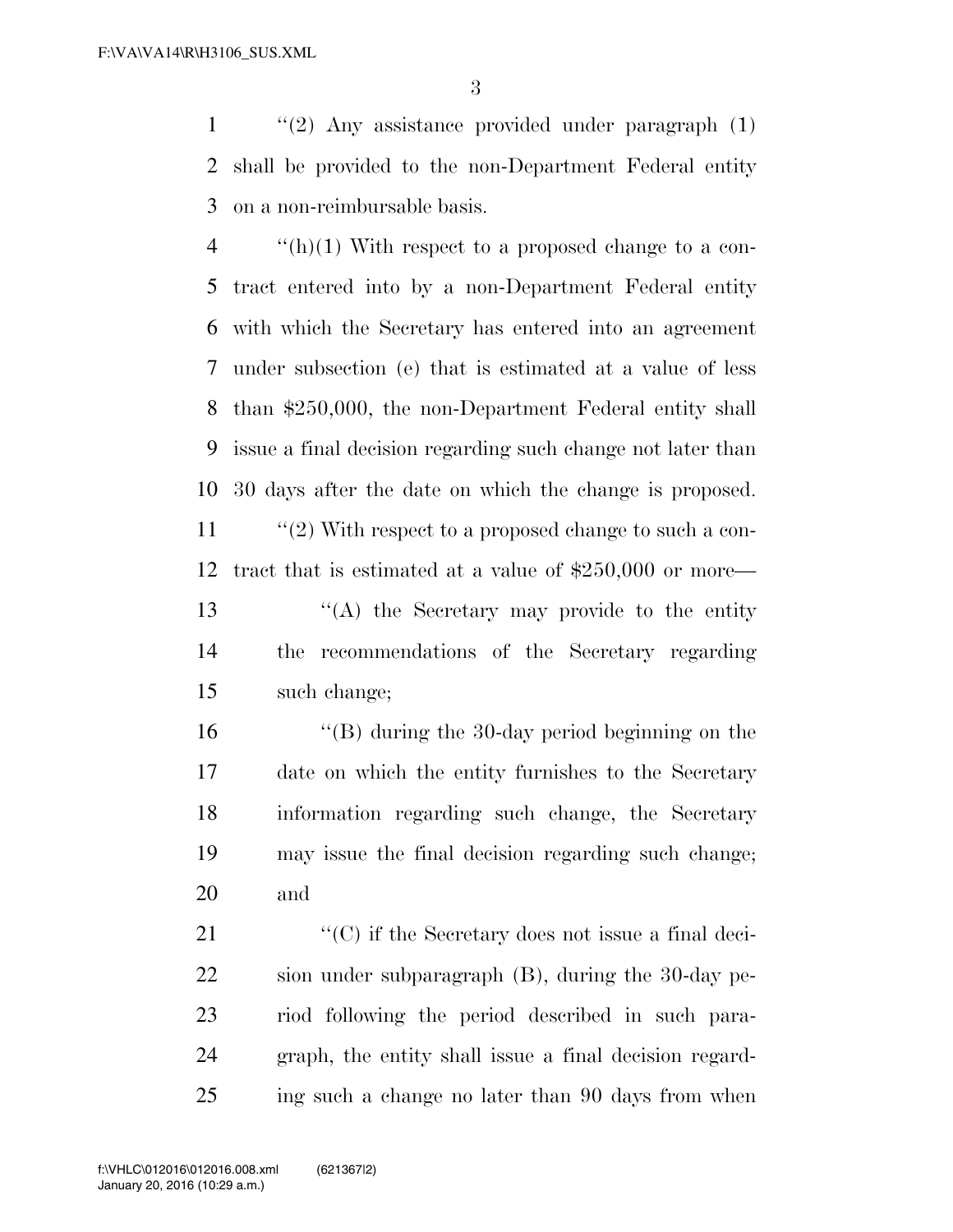the entity furnished information regarding such a change to the Secretary.

 ''(i) The Secretary shall ensure that each employee of the Department with responsibilities relating to the con- struction or alteration of medical facilities, including such construction or alteration carried out pursuant to con- tracts or agreements, undergoes a program of ongoing professional training and development. Such program shall be designed to ensure that employees maintain ade- quate expertise relating to industry standards and best practices for the acquisition of design and construction services. The Secretary may provide the program under this subsection through a contract or agreement with a non-Federal entity or with a non-Department Federal en-tity.''.

 (b) LIMITATION ON PLANNING AND DESIGN FOR SUPER CONSTRUCTION PROJECTS.—

18 (1) IN GENERAL.—Section  $8104(a)$  of title 38, United States Code, is amended—

 (A) by redesignating paragraph (3) as 21 paragraph  $(4)$ ;

 (B) by inserting after paragraph (2) the following new paragraph (3):

24  $\frac{1}{2}$  (3) The Secretary may not obligate or expend funds for advance planning or design for any super construction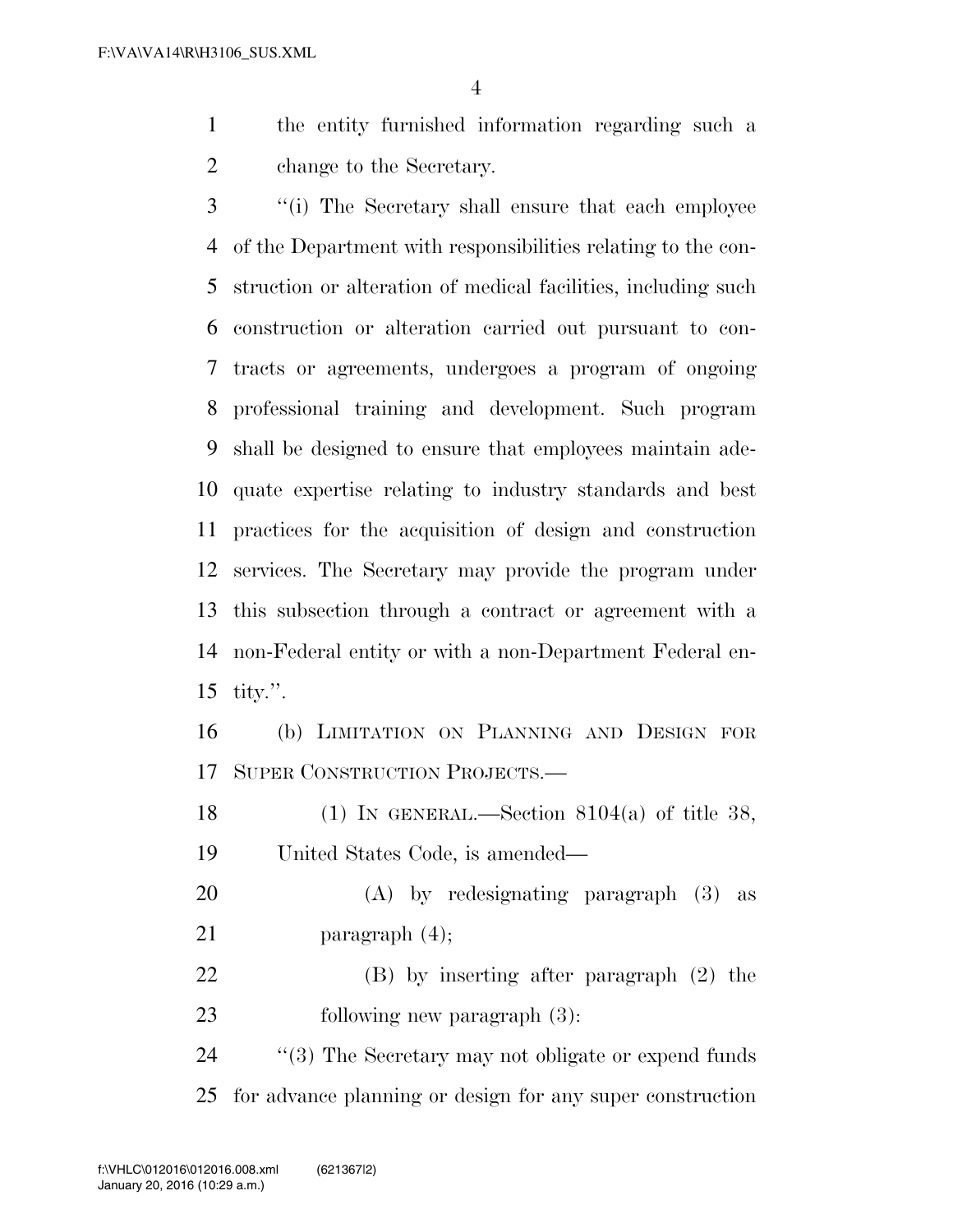project, until the date that is 60 days after the date on which the Secretary submits to the Committee on Vet- erans' Affairs and the Committee on Appropriations of the Senate and the Committee on Veterans' Affairs and the Committee on Appropriations of the House of Representa-tives notice of such obligation or expenditure.''; and

 (C) in paragraph (4), as redesignated by paragraph (1) of this subsection, by adding at the end the following new subparagraph:

 $\langle ^{\prime}(C) \rangle$  The term 'super construction project' means a project for the construction, alteration, or acquisition of a medical facility involving a total ex- penditure of more than \$100,000,000, but such term does not include an acquisition by exchange.''.

 (2) APPLICABILITY.—The amendments made by paragraph (1) shall take effect on the date of the enactment of this Act and shall apply with respect to a construction project that is initiated on or after that date.

 (c) CONGRESSIONAL APPROVAL OF CERTAIN PROJECTS.—

22 (1) PROJECTS THAT EXCEED SPECIFIED AMOUNT.—Subsection (c) of section 8104 of title 38, United States Code, is amended to read as follows: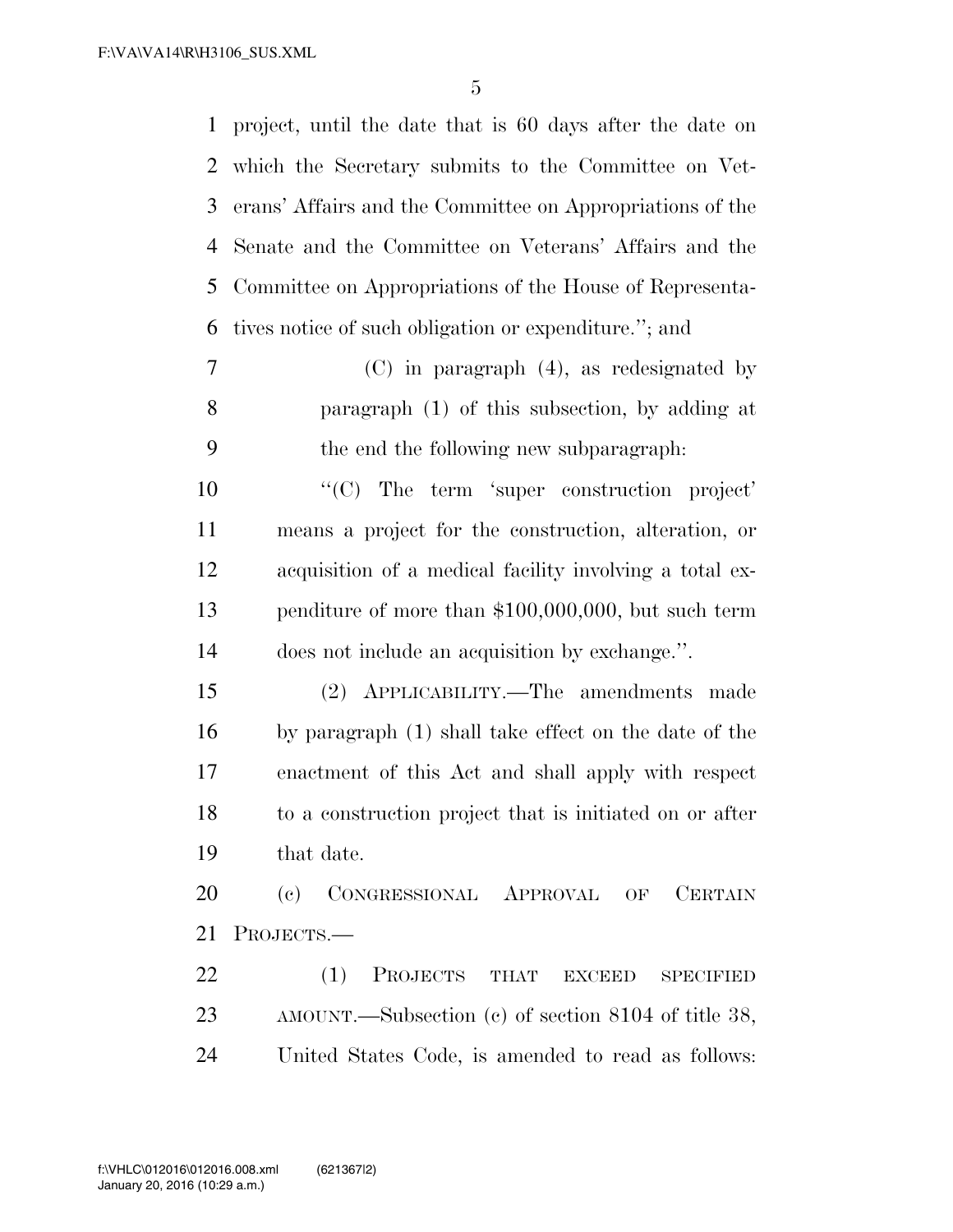$\langle \langle \cdot | (e) (1) \rangle \rangle$  The Secretary may not obligate funds for a major medical facility project or a super construction 3 project approved by a law described in subsection  $(a)(2)$  in an amount that would cause the total amount obligated for that project to exceed the amount specified in the law for that project (or would add to total obligations exceed- ing such specified amount) by more than 10 percent unless the Committee on Veterans' Affairs and the Committee on Appropriations of the Senate and the Committee on Veterans' Affairs and the Committee on Appropriations of the House of Representatives each approve in writing the obligation of those funds.

13 "(2) The Secretary shall—

 ''(A) enter into a contract with an appropriate non-department Federal entity with the ability to conduct forensic audits on medical facility projects for the conduct of an external forensic audit of the expenditures relating to any major medical facility or super construction project for which the total ex- penditures exceed the amount specified in the law 21 for the project by more than 25 percent; and

22 ''(B) enter into a contract with an appropriate non-department Federal entity with the ability to conduct forensic audits on medical facility projects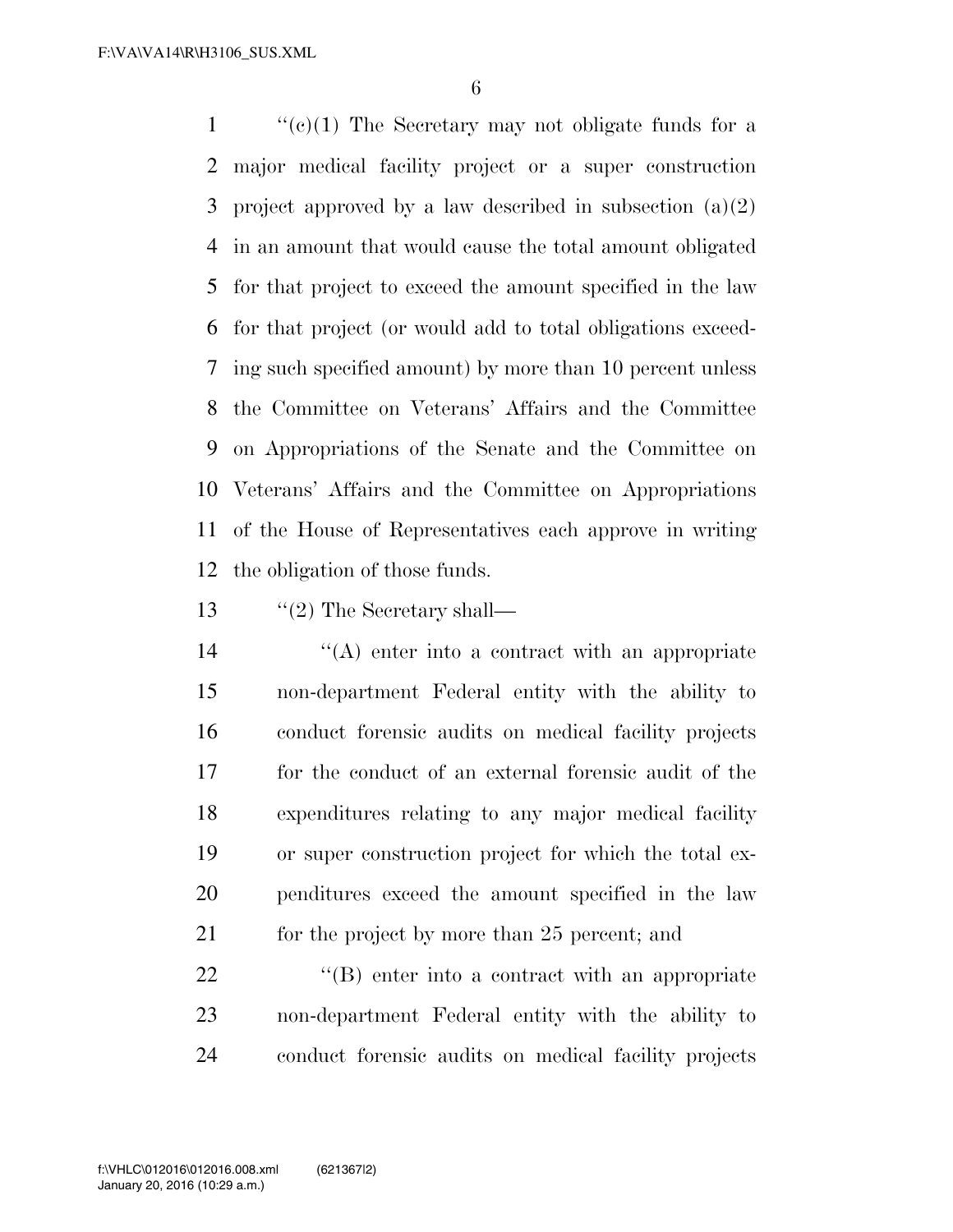| $\mathbf{1}$   | for the conduct of an external audit of the medical           |
|----------------|---------------------------------------------------------------|
| $\overline{2}$ | center construction project in Aurora, Colorado.".            |
| 3              | (2) USE OF EXTRA AMOUNTS.—Subsection (d)                      |
| $\overline{4}$ | of such section is amended—                                   |
| 5              | (A) in paragraph $(2)(B)$ , in the matter                     |
| 6              | preceding clause (i), by striking "Whenever"                  |
| 7              | and inserting "Before"; and                                   |
| 8              | (B) by adding at the end the following new                    |
| 9              | paragraph:                                                    |
| 10             | $\lq(3)$ The Secretary may not obligate any funds de-         |
| 11             | scribed in paragraph (1) or amounts described in para-        |
| 12             | graph $(2)$ before the date that is 30 days after the notifi- |
| 13             | cation submitted under paragraph (1) or paragraph             |
| 14             | $(2)(B)$ , as the case may be, unless the Committee on Vet-   |
| 15             | erans' Affairs and the Committee on Appropriations of the     |
| 16             | Senate and the Committee on Veterans' Affairs and the         |
|                | 17 Committee on Appropriations of the House of Representa-    |
| 18             | tives each approve in writing the obligation of those funds   |
| 19             | or amounts.".                                                 |
| 20             | (3) NOTIFICATION REQUIREMENTS.—                               |
| 21             | (A) COMMITTEES REQUIRED.—Subsection                           |
| 22             | $(d)(1)$ of such section is amended by striking               |
| 23             | "each committee" and inserting "the Com-                      |
| 24             | mittee on Veterans' Affairs and the Committee                 |
| 25             | on Appropriations of the Senate and the Com-                  |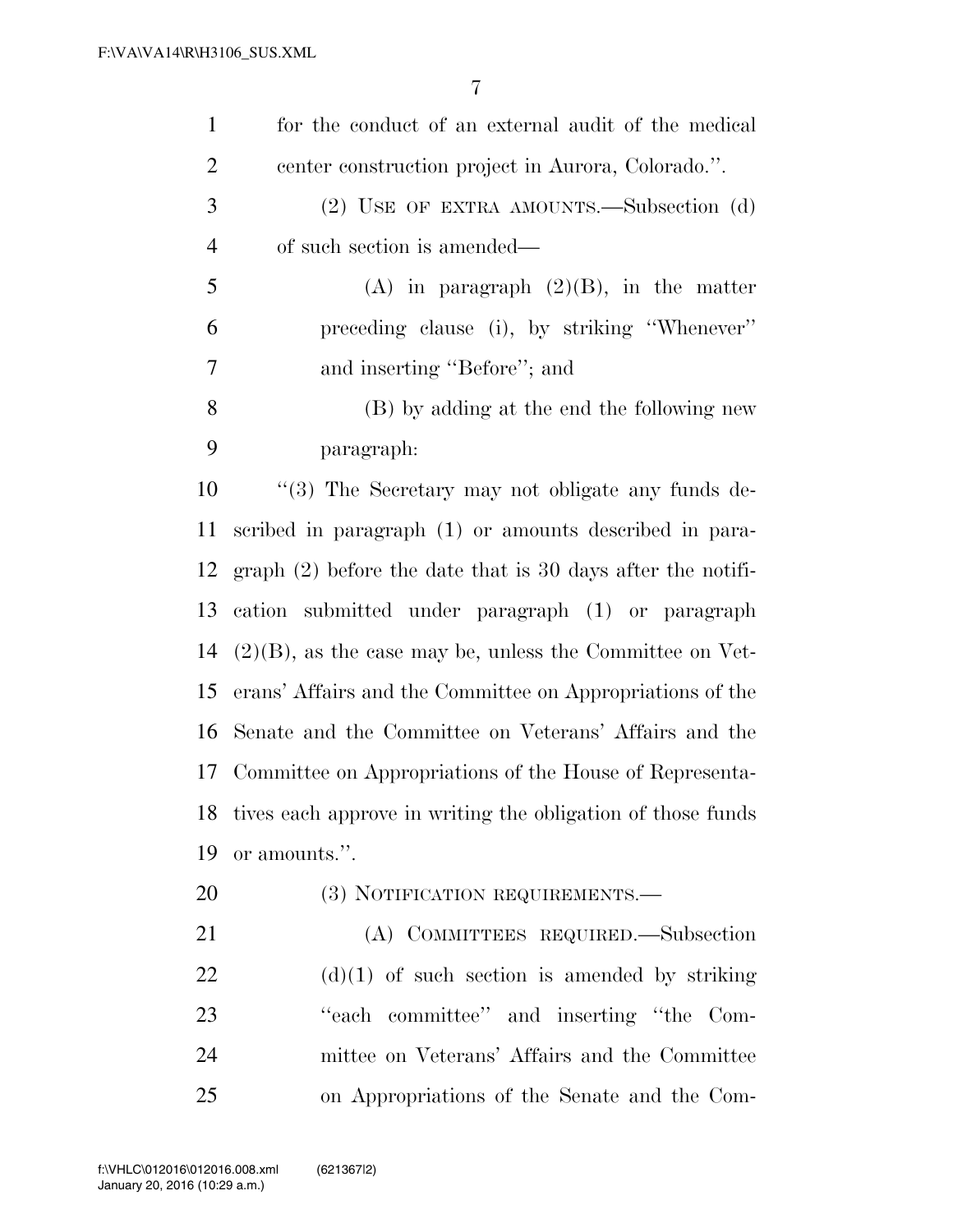| $\mathbf{1}$   | mittee on Veterans' Affairs and the Committee              |
|----------------|------------------------------------------------------------|
| $\overline{2}$ | on Appropriations of the House of Representa-              |
| 3              | tives".                                                    |
| $\overline{4}$ | (B) USE OF AMOUNTS FROM BID SAV-                           |
| 5              | INGS.—Subsection $(d)(2)(B)$ of such section is            |
| 6              | amended by adding at the end the following                 |
| 7              | new clause:                                                |
| 8              | "(iv) With respect to the major construction               |
| 9              | project that is the source of the bid savings—             |
| 10             | "(I) the amounts already obligated or                      |
| 11             | available in the project reserve for such project;         |
| 12             | "(II) the percentage of such project that                  |
| 13             | has been completed; and                                    |
| 14             | "(III) the amount of such bid savings that                 |
| 15             | is already obligated or otherwise being used for           |
| 16             | a purpose other than such project.".                       |
| 17             | (d) QUARTERLY REPORT ON SUPER CONSTRUCTION                 |
|                | 18 PROJECTS.-                                              |
| 19             | $(1)$ IN GENERAL.—At the end of subchapter I               |
| 20             | of chapter 81 of title 38, United States Code, add         |
| 21             | the following new section:                                 |
| 22             | "§8120. Quarterly report on super construction             |
| 23             | projects                                                   |
| 24             | "(a) QUARTERLY REPORTS REQUIRED.—Not later                 |
| 25             | than 30 days after the last day of each fiscal quarter the |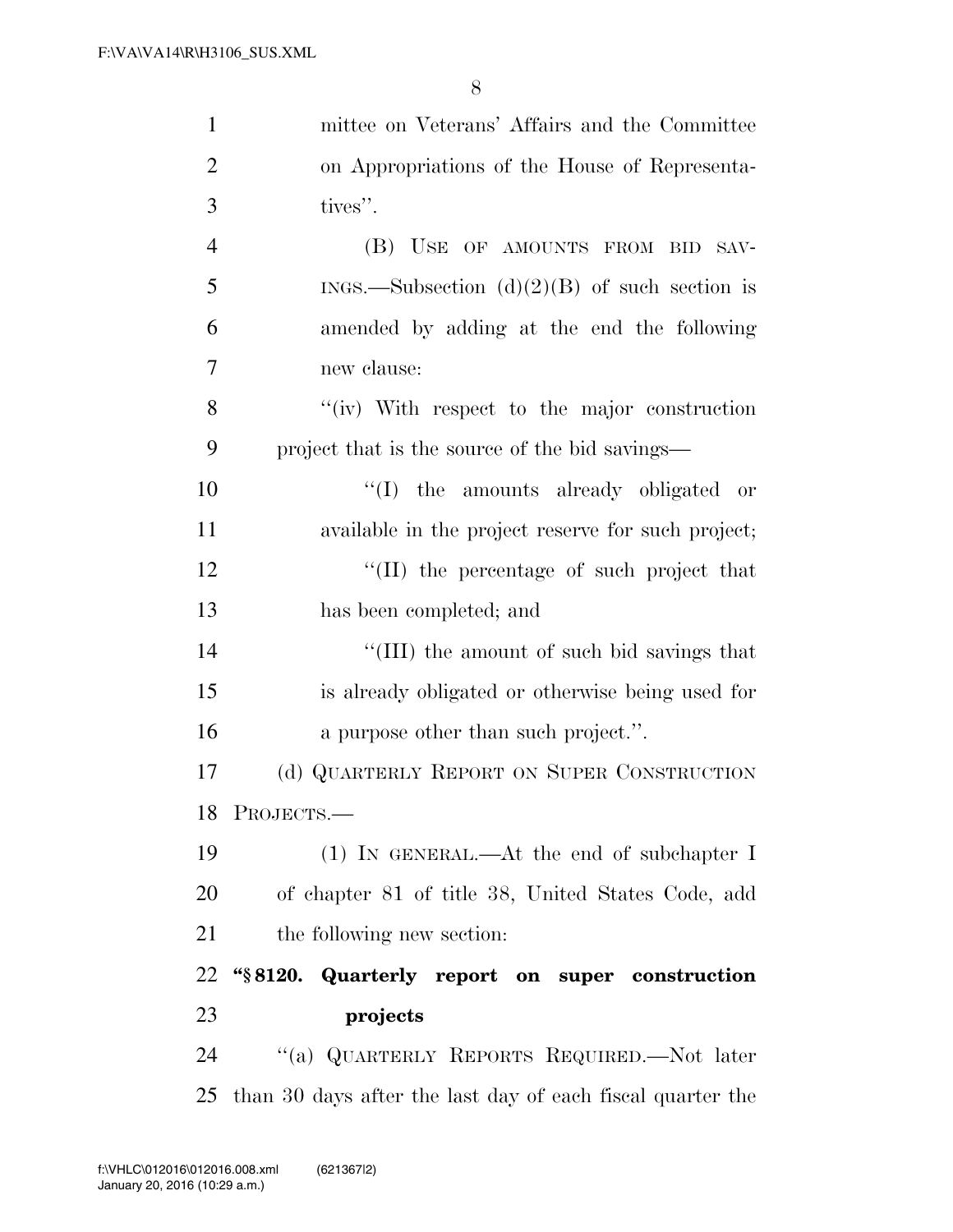Secretary shall submit to the Committees on Veterans' Af- fairs of the Senate and House of Representatives on the super construction projects carried out by the Secretary during such quarter. Each such report shall include, for each such project—

 $(1)$  the budgetary and scheduling status of the project, as of the last day of the quarter covered by the report; and

 ''(2) the actual cost and schedule variances of the project, as of such day, compared to the planned cost and schedules for the project.

 ''(b) SUPER CONSTRUCTION PROJECT DEFINED.—In this section, the term 'super construction project' has the 14 meaning given such term in section  $8104(a)(4)(C)$  of this title.''.

 (2) CLERICAL AMENDMENT.—The table of sec- tions at the beginning of the chapter is amended by adding at the end of the items relating to such sub-chapter the following new item:

''8120. Quarterly report on super construction projects.''.

 (e) ACCELERATED MASTER PLANNING FOR EACH MEDICAL FACILITY OF THE DEPARTMENT OF VETERANS AFFAIRS.—

23 (1) EXISTING FACILITIES.—Not later than De- cember 31, 2016, the Secretary of Veterans Affairs shall complete a master plan described in paragraph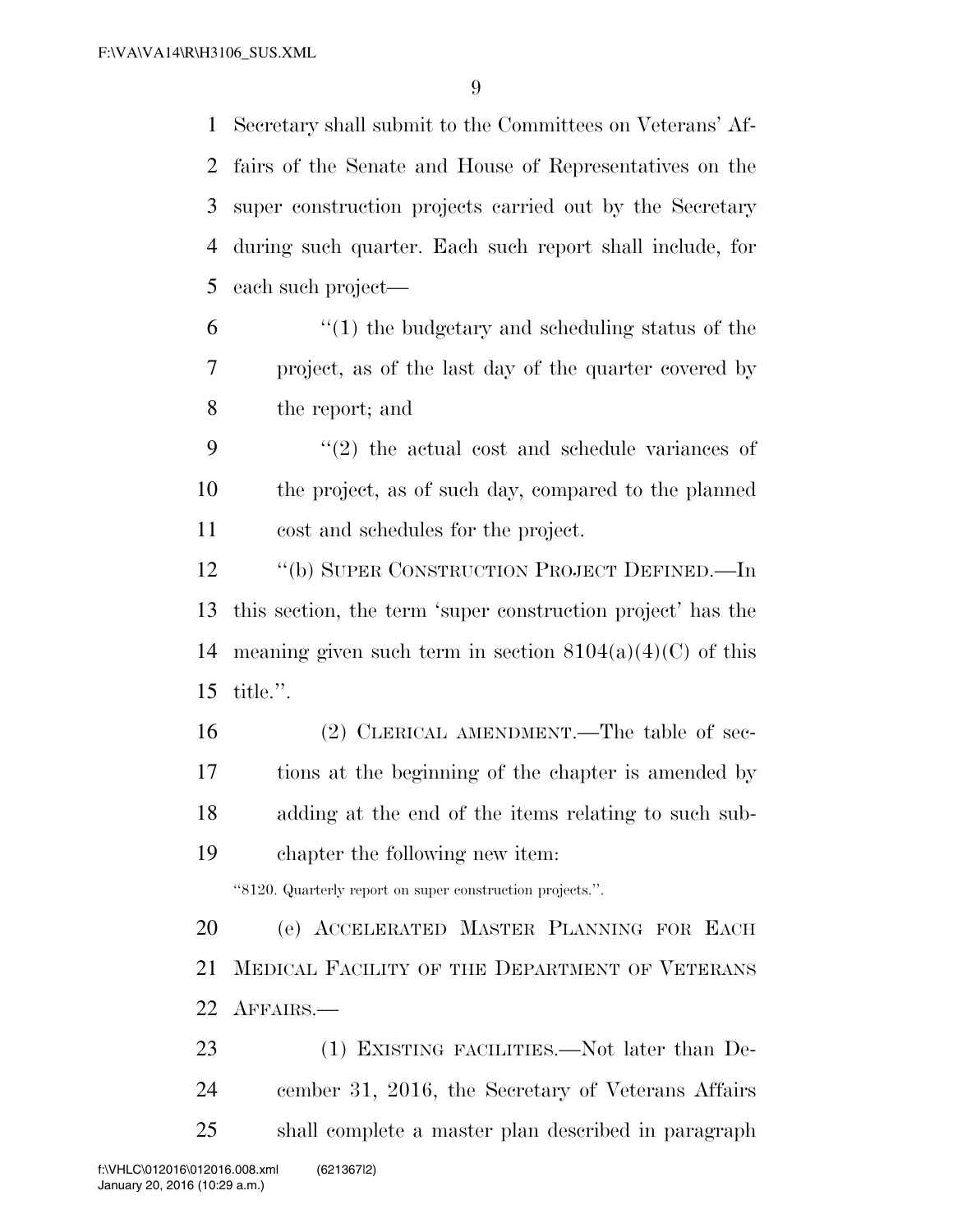| $\mathbf{1}$   | (3) for each medical facility of the Department of    |
|----------------|-------------------------------------------------------|
| $\overline{2}$ | Veterans Affairs.                                     |
| 3              | (2) NEW FACILITIES.—For each medical facility         |
| $\overline{4}$ | of the Department for which construction is com-      |
| 5              | pleted after the date of the enactment of this Act,   |
| 6              | the Secretary shall complete a master plan described  |
| 7              | in paragraph $(3)$ for the facility by not later than |
| 8              | the earlier of the following dates:                   |
| 9              | (A) The date on which activation is com-              |
| 10             | pleted.                                               |
| 11             | (B) The date of the formal dedication of              |
| 12             | the facility.                                         |
| 13             | (3) MASTER PLAN DESCRIBED.—A master plan              |
| 14             | described in this paragraph is, with respect to a     |
| 15             | medical facility of the Department, a plan to inform  |
| 16             | investment decisions and funding requests over a 10-  |
| 17             | year period for construction projects at such medical |
| 18             | facility—                                             |
| 19             | $(A)$ to meet the health care needs of a              |
| 20             | changing veteran population through a com-            |
| 21             | bination of health care from the Department           |
| 22             | and other community resources; and                    |
| 23             | (B) to maximize the best use of the land              |
| 24             | and structures comprising such medical facility.      |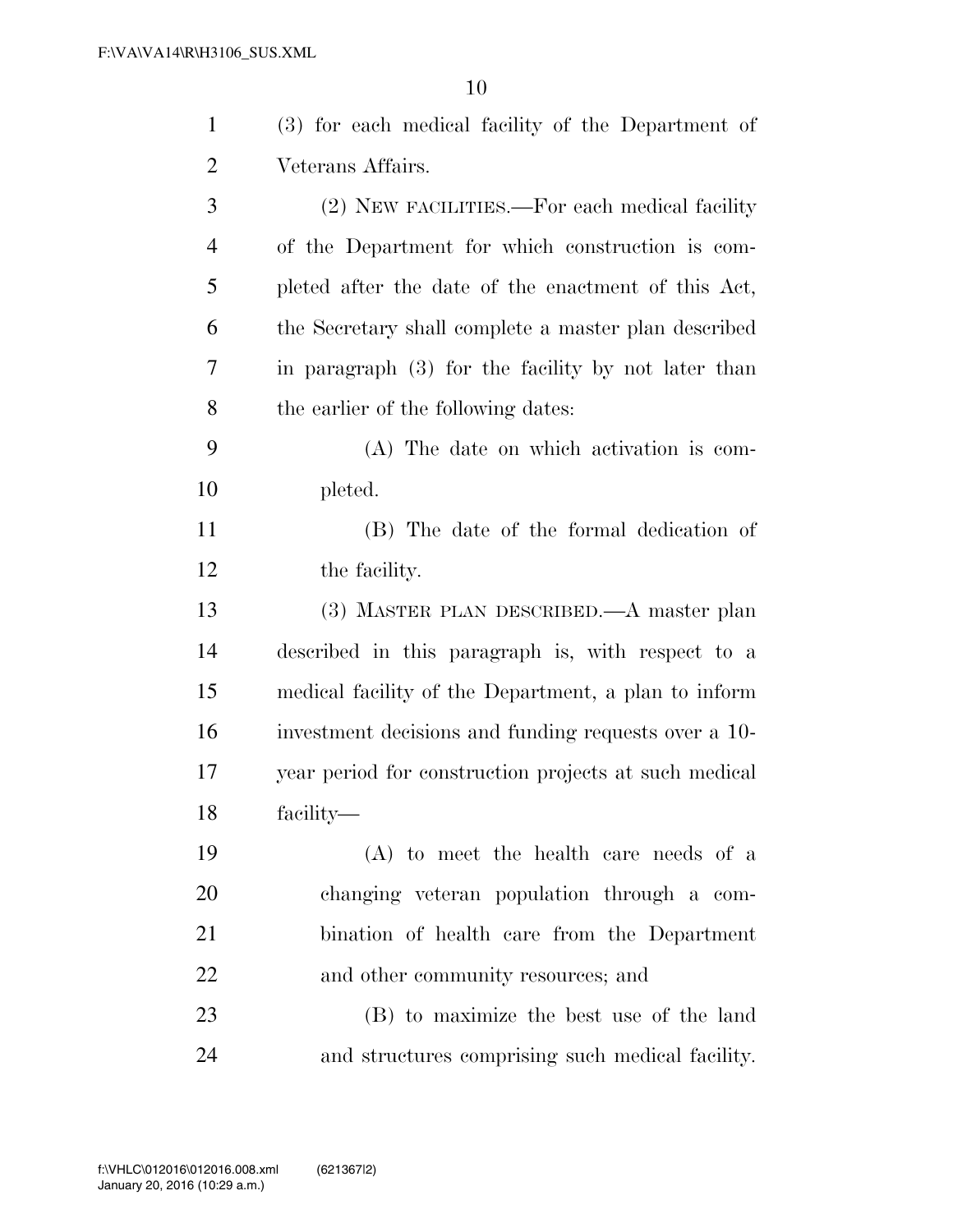## **SEC. 3. ASSISTANT INSPECTOR GENERAL FOR CONSTRUC-TION.**

 (a) IN GENERAL.—Chapter 3 of title 38, United States Code, is amended by inserting after section 312 the following new section:

#### **''§ 312A. Assistant Inspector General for Construction**

 ''(a) IN GENERAL.—There is in the Office of Inspec- tor General an Assistant Inspector General for Construc- tion. The Assistant Inspector General for Construction is responsible for conducting, supervising, and coordinating audits, evaluations, and investigations of the planning, de- sign, contracting, execution, and construction of facilities and infrastructure of the Department, including major and minor construction projects and leases.

 ''(b) QUALIFICATIONS.—Each individual appointed as Assistant Inspector General for Construction shall be an individual who has expertise in construction and facili-ties management.

 ''(c) REPORTS.—(1) Not later than 60 days after the appointment of an individual as the Assistant Inspector General for Construction, and every calendar quarter thereafter, the Assistant Inspector General for Construc- tion shall submit to the Committees on Veterans' Affairs of the Senate and House of Representatives a report sum-marizing the activities of the Assistant Inspector General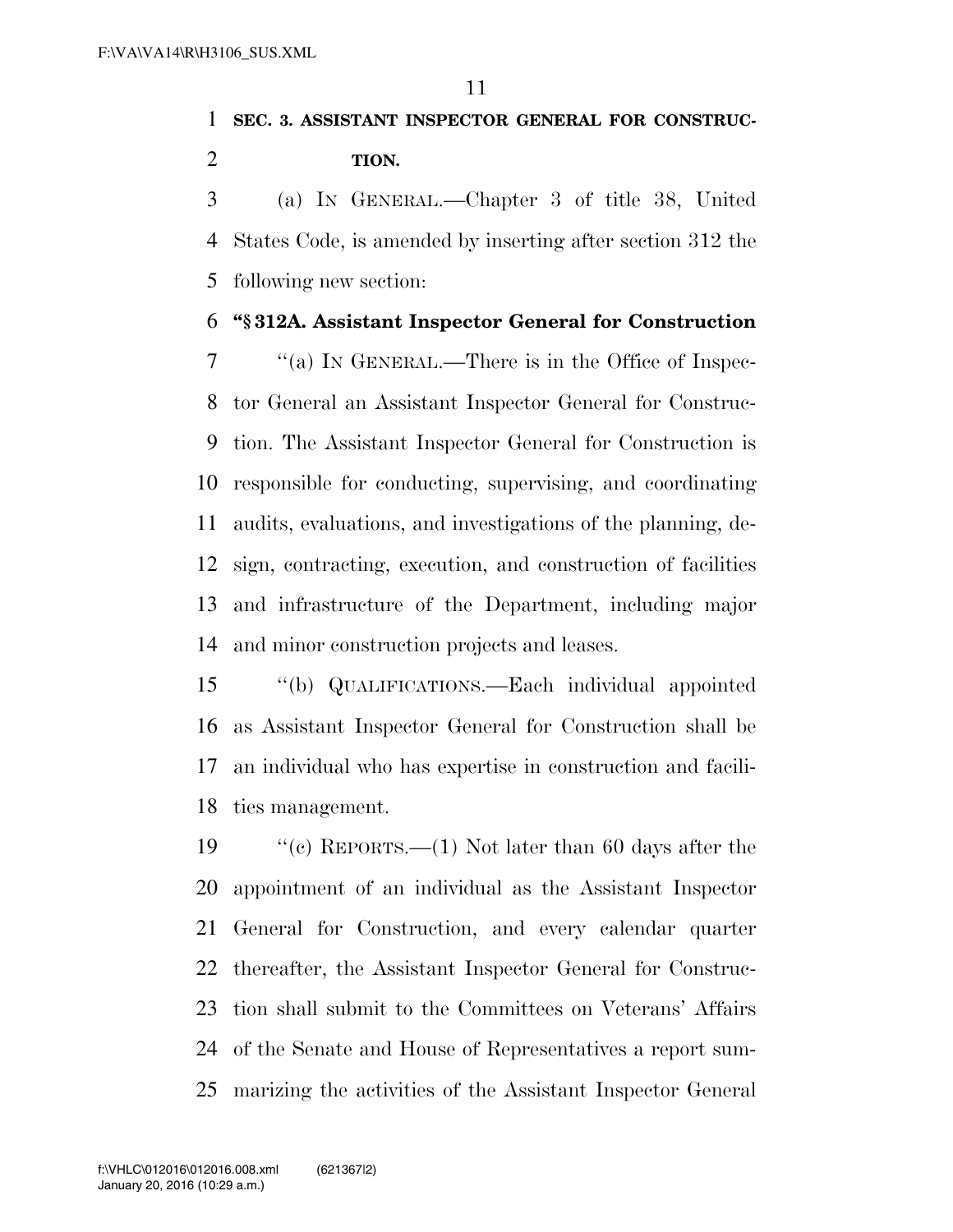for Construction during the 120-day period ending on the date of such report.

- ''(2) In addition to the report required in paragraph (1), and the requirements contained in section 5 of the Inspector General Act of 1978 (5 U.S.C. App.), the Assist- ant Inspector General for Construction shall promptly pro- vide to the Committees on Veterans' Affairs of the Senate and House of Representatives the findings of any inves- tigation undertaken by the Assistant Inspector General for Construction, and shall notify the Committees promptly if the Assistant Inspector General for Construction identi- fies any serious or flagrant problem or deficiency relating to the administration or operation of any construction pro- gram of the Department, if, during the course of any in- vestigation, the Assistant Inspector General for Construc- tion determines that Congress should take immediate ac-tion.
- ''(3) Nothing in this subsection shall be construed to authorize the public disclosure of information that is—
- 20  $\langle (A)$  specifically prohibited from disclosure by 21 any other provision of law;
- 22 "(B) specifically required by Executive Order to be protected from disclosure in the interest of na- tional defense or national security or in the conduct of foreign affairs; or